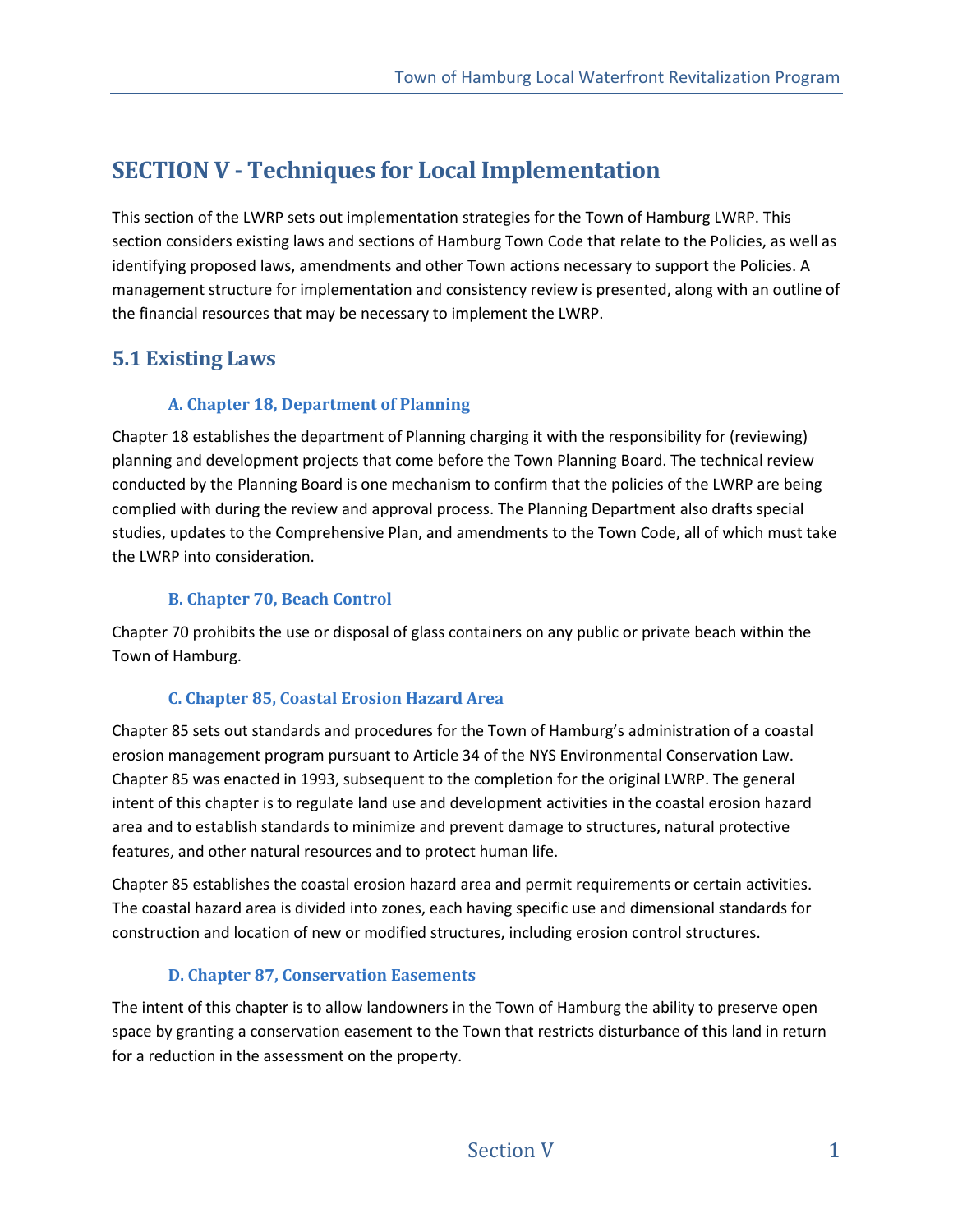### **E. Chapter 107, Excavation and Soil Removal**

Article III (Clearing, Stripping and Erosion Control) of Chapter 107 regulates the site preparation activities related to excavation, filling, grading and stripping so as to prevent problems related to erosion, sediment or drainage. This chapter establishes a permit requirement for site work within residential subdivisions, non-residential construction sites, wetlands, and floodplains. Permits are also required for removal of vegetation, stripping, of grading in areas greater than 20,000 square feet.

## **F. Chapter 115, Flood Damage Prevention**

The purpose of Chapter 115 of the Town Code is to protect public health, safety, and welfare and minimize losses due to flood conditions in specific areas. In conformance with the requirements of the National Flood Insurance Program, and to qualify for participation in this program, this law outlines the standards for construction in areas of special flood hazard and restrictions on encroachments and other activities in designated floodways. The law also sets forth a process for obtaining a permit for this development in the floodplain.

The entire LWRA shoreline is located within the regulated 100-year floodplain. The Flood Damage Prevention law also regulates portions of Blasdell Creek, Rush Creek Waterfalls Village Creek, Berricks Creek, Wanakah Creek, and Eighteen-Mile Creek within the LWRA.

### **G. Chapter 188, Parks and Recreation, Article II, Use and Boat Permits**

Article II of Chapter 188, establishes a permit requirement for the use of motor vehicles and within the Town Park in order to regulate parking and traffic in the park. Permits are required for boats using the boat launch in the Town Park.

#### **H. Chapter 226A, Stormwater Management and Erosion and Sediment Control**

Chapter 226A is the local application of the SPDES Phase 2 requirements. This law regulates stormwater discharges from land development activities in order to control and minimize increases in stormwater runoff rates and volumes, soil erosion, stream channel erosion and nonpoint source pollution associated with stormwater runoff.

## **I. Chapter 230, Subdivision of Land**

Chapter 230 authorizes the Planning Board to review and approve plats for the subdivision of land in conformance with the Town of Hamburg Zoning Code and Comprehensive Plan. The subdivision regulations set forth application/review procedures, plan specifications, design standards and required land improvements (road, drainage and utilities).

## **J. Chapter 243, Tree Management**

The Town of Hamburg recognizes the value of trees and adopted this law to ensure the preservation of these resources. This chapter regulates the removal of trees, the planting of new trees (particularly as a part of new development), the preservation of existing trees and the controlled harvesting of these resources.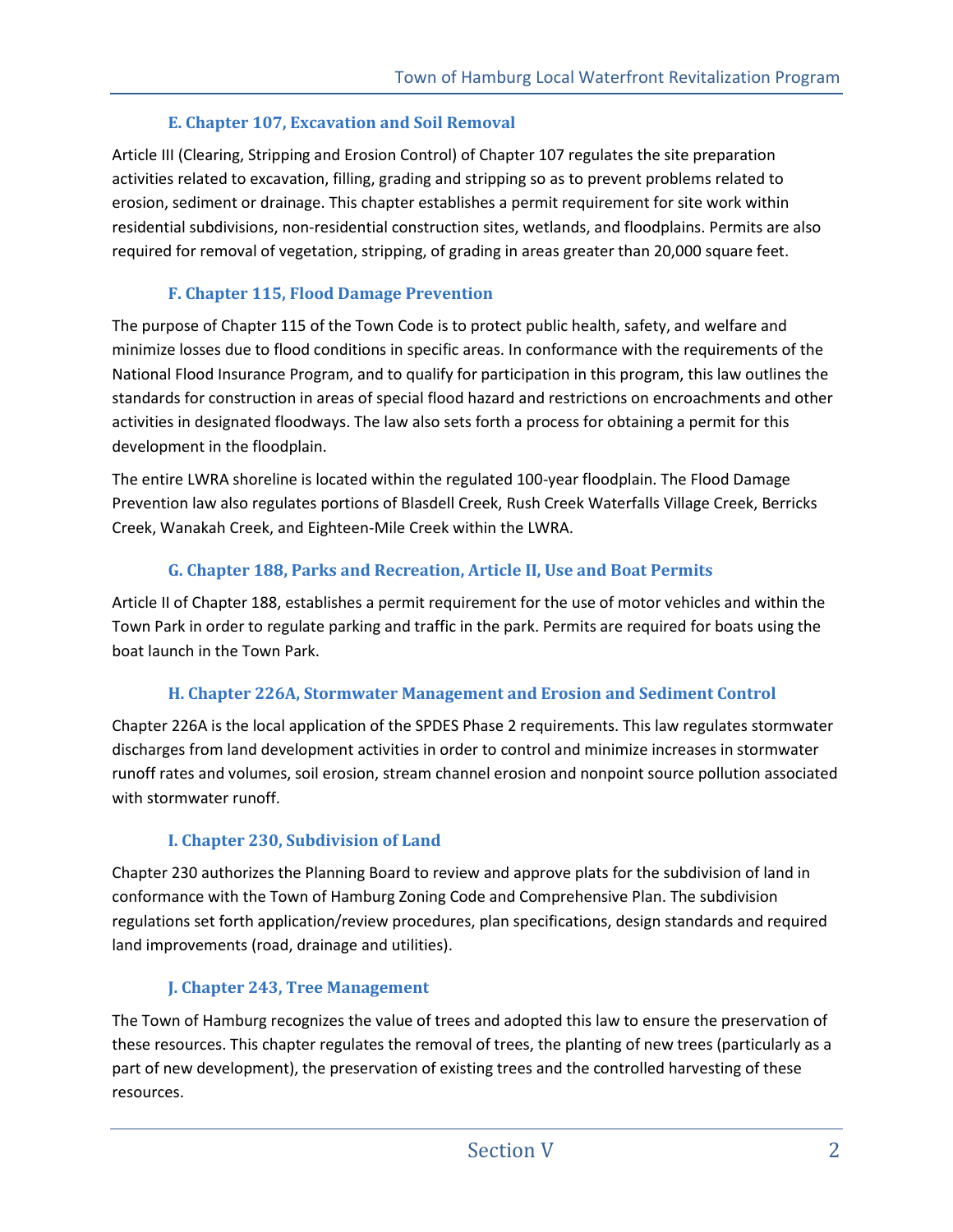#### **K. Chapter 272, Wetlands Protection**

The intent of this law is to help avoid, restrict and minimize damage or loss of wetlands in the Town, to ensure that wetlands are properly identified and that State and Federal requirements are met, and that additional design requirement for wetland impacts and mitigation are employed, as required.

#### **L. Chapter 280 – Zoning**

Chapter 280 of the Town of Hamburg Code is the Zoning Code. Zoning regulates and restricts, by district, the location, construction, and use of buildings and structures, and the use of land in the Town of Hamburg. The Zoning Code establishes districts, as well as uses and dimensional requirements for each district. The Code includes a Waterfront Commercial District and a Route 5 Overlay District for aesthetic improvements along the waterfront. This chapter of the Town Code also presents the rules and procedures for obtaining special use permits and site plan review. The code outlines the duties and procedures of the Enforcement Officer and Zoning Board of Appeals. Overlay districts and Supplemental Regulations are also provided in the Zoning Code. The zoning districts and their corresponding land uses are listed in more detail in Section II.

#### **M. Shoreline Revitalization Committee**

The Shoreline Revitalization Committee is a permanent committee dedicated to review and advise the Town Board on waterfront issues. This committee will be responsible for coordinating review of actions in the Town's coastal area for consistency with the LWRP, and will advise, assist and make consistency recommendations to other Town agencies in the implementation of the LWRP, its policies and projects, including physical, legislative, regulatory, administrative and other actions included in the program.

## **5.2 Additional Local Laws Adopted to Implement the LWRP**

#### **A. Consistency Review Law**

Actions to be directly undertaken, funded or permitted within the local waterfront revitalization area must be consistent with the policies set forth in the Town of Hamburg LWRP. Through the adoption of a consistency review law, the Town can establish the legal framework required for the review of direct and indirect actions with the LWRP.

#### **B. Zoning**

The Town of Hamburg frequently reviews and updates Chapter 280, Zoning, in an effort to continue the efforts to implement the Town of Hamburg 2010 Comprehensive Plan. To support the policies set forth in Section III and to implement the proposed actions presented in Section IV, certain zoning actions were recommended, including amendments to the existing zoning map (Maps 9A, 9B, 9C).

#### **Zoning Map Amendments**

The Proposed Zoning map identifies a recommended zoning scheme to better guide development in a manner to encourage water-related uses in the study area. Several of the key map changes recommended are described next.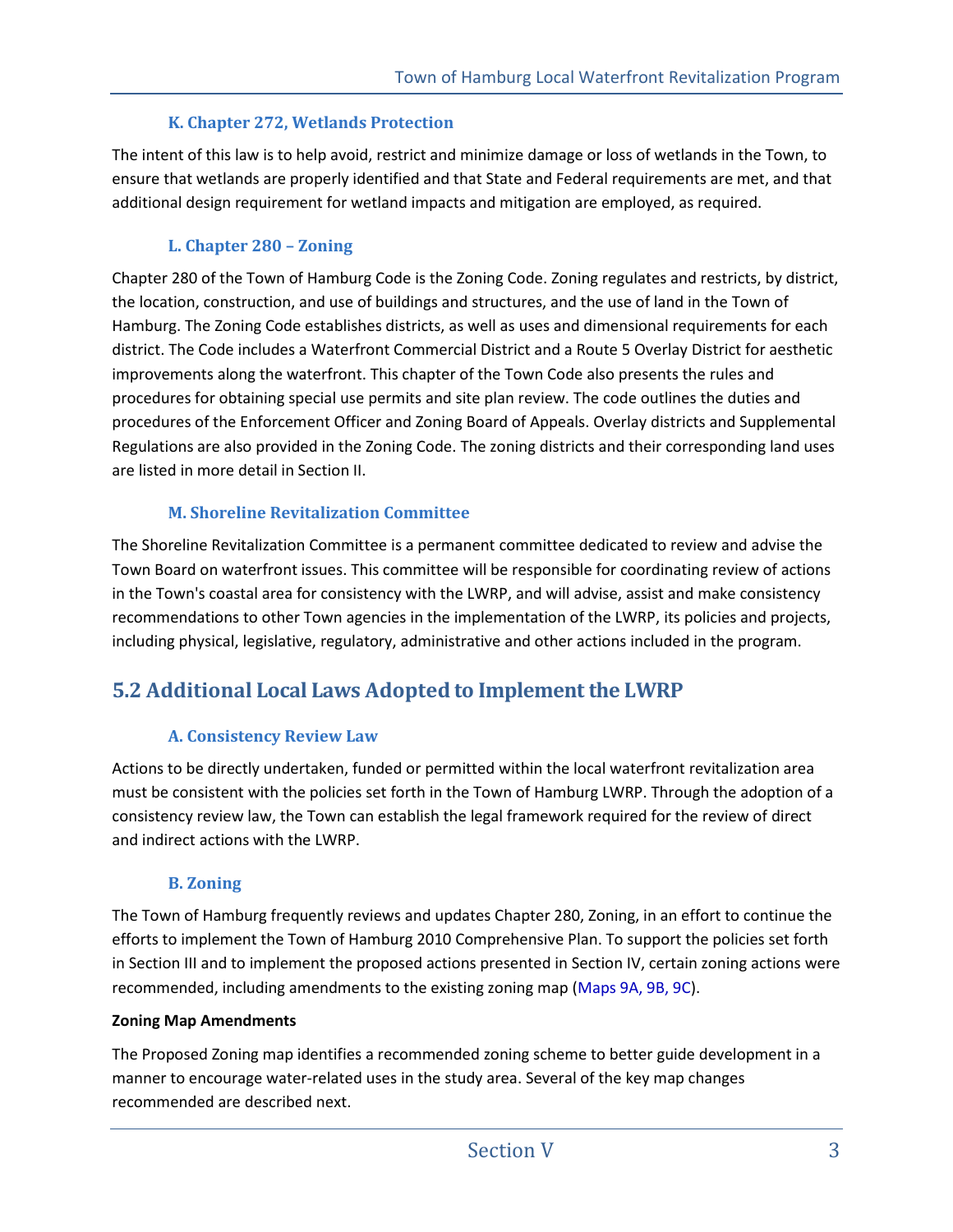#### **Sub-Area 1**

The Woodlawn Beach State Park was rezoned from Office District (C-3) and Multifamily District (R-3) to the Park-Recreation Lands District (PR). The Park- Recreation Lands District is a relatively new district in the Town's zoning Ordinance. It provides a special classification for certain public and private recreation facilities (both passive and active). The benefit to establishing utilizing the PR district regulations is the ability to establish enhances buffers to surrounding non-public uses and to address unique traffic and circulation needs and to encourage public access to the waterfront.

#### **Sub-Area 2**

The lands uses in Sub-Area 2 are stable residential and commercial uses and there are no areas that require rezoning to satisfy the policies and requirements of the LWRP. Therefore, no changes are proposed to the zoning map.

#### **Sub-Area 3**

All of Sub-area 3 is located in one of three single-family residential zoning districts RE, R-1 or R-2. This sub area is also within the Lakeview Overlay District and the waterfront area west of Old Lake Shore Drive is further protected by its designation as a Critical Environmental Area. No changes are proposed to the zoning map in Sub-area 3.

## **5.3 Other Public and Private Actions Necessary to Implement the LWRP**

## **ATHOL SPRINGS/ROUTE 5 EROSION CONTROL PROJECT**

 As early as the 1991, the Horizons waterfront Action Plan proposed a public promenade along NYS Route 5, Lakeshore Road between Big Tree Road and Camp Road. Although the need for public access along this stretch is desired, the erosive forces of Lake Erie that are subjected to this area, drastically limit the extent of development that could occur. In September 2003, the U.S. Army Corps of Engineers released a feasibility study of 860-foot retaining wall that extends between Hoak's Restaurant and the former Foit's restaurant in this area. The Detailed Project Report and Environmental Assessment entitled Lake Erie along Route 5 at Athol Springs – Hurricane and Storm Damage Reduction Study recommends construction of a rubble mound revetment structure to provide stability to the existing retaining wall. The development of this project would extend the full distance of the existing seawall. A splash apron would be included along the top of the revetment, extending between the revetment and the Route 5 right-of-way. Amenities along the splash apron would include railings, benches, lights and landscaping. These added features provide improved public access and enable a pedestrian connection between the terminus of Hoover Road and the Foit's property. The Army Corps should make every effort to keep this a priority project and keep it moving forward. This project will not only address the longstanding flooding and erosion situation in this area, but it will complement the proposed scenic overlook and the multi-use trail projects.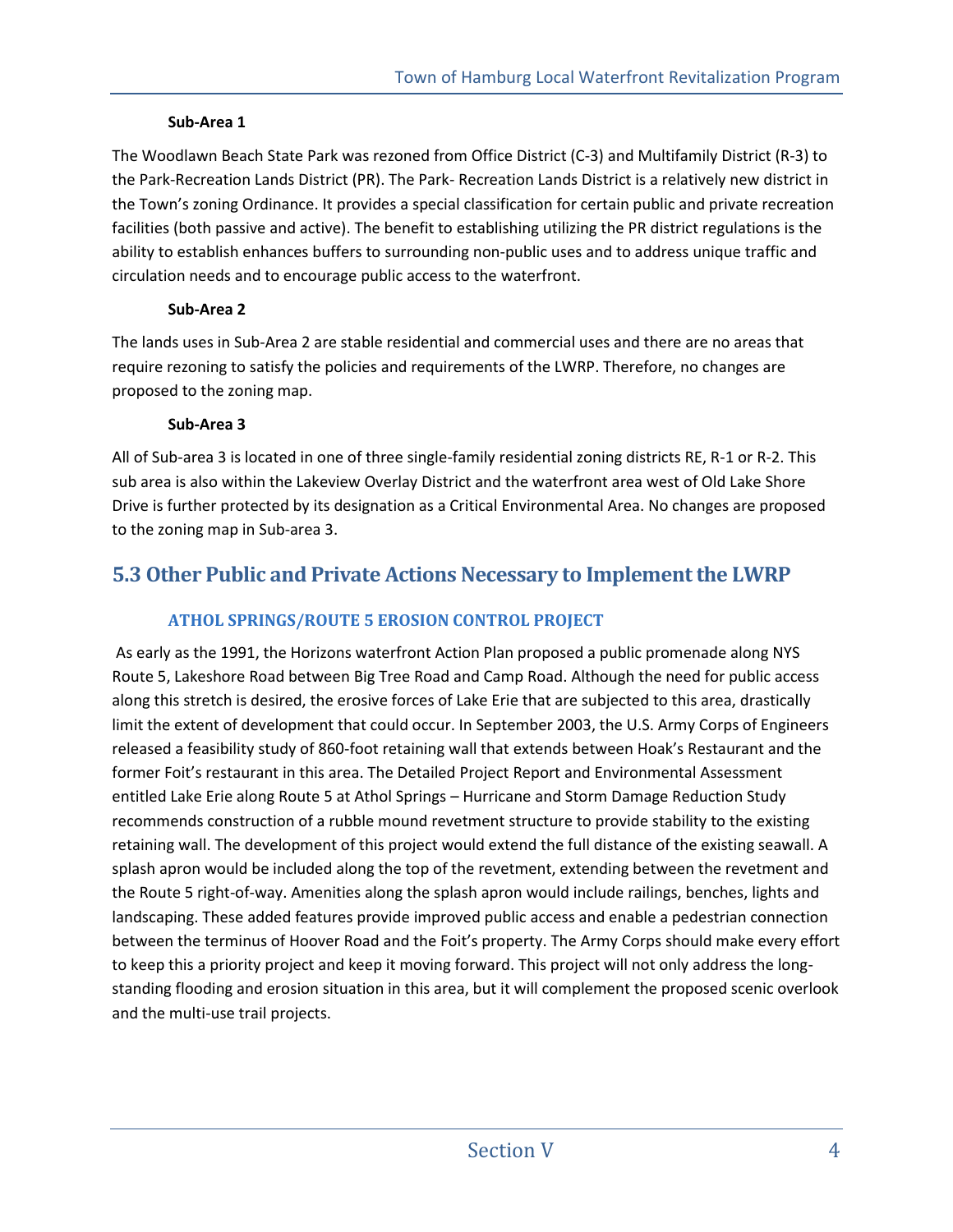#### **OLD LAKE SHORE ROAD EROSION PROTECTION AND STABILIZATION**

The US Army Corps of Engineers, in conjunction with Erie County, for a stabilization and erosion protection project along Old Lake Shore Road in Sub-Area 3. This is an area with steep bluffs that have been slowly eroding away, threatening the integrity of Old Lake Shore Road. Because erosion will continually be a problem for this road, possible alternatives that should be evaluated for this area might include making Old Lake Shore Road one-way, relocating the road or even abandonment and re-utilizing the road for a recreational trail. Funding needs to be secured to undertake this project. The County continues to monitor the area until such time that monies are available for improvements.

## **5.4 Management Structure for Implementing the LWRP**

All State and Federal actions proposed within the Town shall be reviewed in accordance with the guidelines established by the New York State Department of State. The Town of Hamburg Shoreline Revitalization Committee is responsible for reviewing all actions affecting the Town's LWRP and making recommendations to the Lead Agency through the Town's environmental review process. The review of proposed actions for consistency with the policies and provisions of the Town of Hamburg LWRP is initiated by the Town department or official that receives the application for funding or approval. Subdivisions and site plans submitted to the Planning Board are forwarded to the Town Engineer, who reviews them with the Shoreline Revitalization Committee. Any action proposed within the LWRA requires completion of a Waterfront Assessment Form.

The guidelines for notification and review of state agency actions where local waterfront revitalization programs are in effect are presented in Appendix E.

## **5.5 Financial Resources Necessary to Implement the LWRP**

The implementation of the proposed projects identified under Section IV will require funding from a combination of public and private sources. These costs will include capital outlays, maintenance costs and in some cases property acquisition. For many of the projects, costs are undermined at this time. It is recognized that if the majority of the projects identified are implemented, they will be funded privately or supplemented by State and Federal funding. Where applicable, the Town shall work diligently to secure funding through grants available through State and Federal programs funds to support implementation of the identified LWRP projects.

#### **A. Private Projects**

Private residential and commercial revitalization efforts are expected to continue in the Woodlawn, Hoover Beach and Athol Springs communities. The largest redevelopment activity continues to be redevelopment of the Bethlehem Steel (Buffalo Crushed Stone) site.

The Redevelopment Plan issued in 1998 by Bethlehem Steel for the entire 1,150 acre Lackawanna site was anticipated to take 20 years to build out and cost estimates were not available.